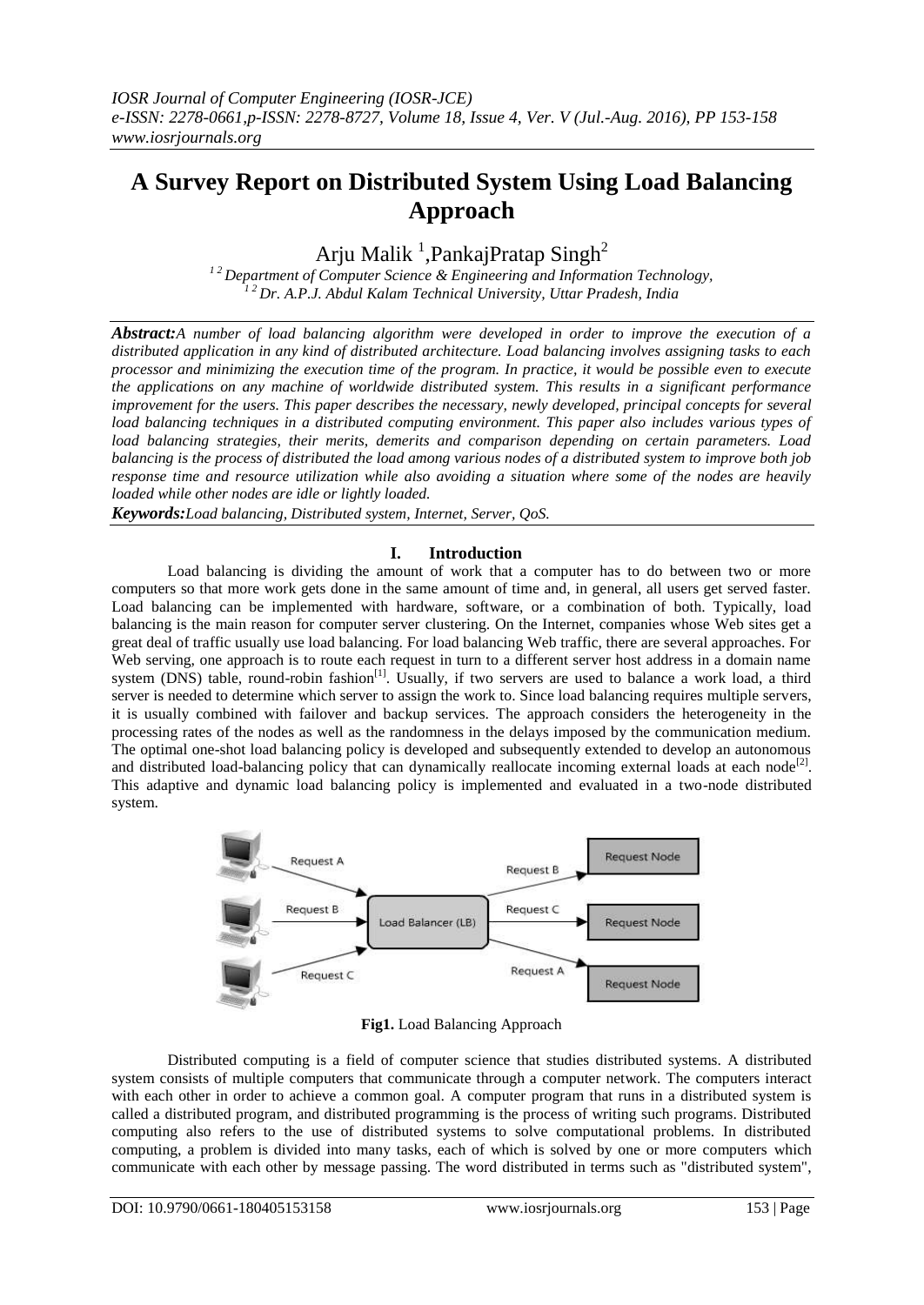"distributed programming", and ["distributed algorithm"](http://en.wikipedia.org/wiki/Distributed_algorithm) originally referred to computer networks where individual computers were physically distributed within some geographical area<sup>[3]</sup>. The terms are nowadays used in a much wider sense, even referring to autonomous [processes](http://en.wikipedia.org/wiki/Process_(computing)) that run on the same physical computer and interact with each other by message passing.Before there were any commercially available, purpose-built load balancing devices, there were many attempts to utilize existing technology to achieve the goals of scalability and HA. The most prevalent, and still used, technology was DNS round-robin. Domain name system (DNS) is the service that translates human-readable names into machine recognized IP addresses. DNS also provided a way in which each request for name resolution could be answered with multiple IP addresses in different order.



**Fig2.** Basic DNS Response for Redundancy

## **II. Literature Review**

When you submit your Enhance Load Rebalance Algorithm for Distributed File Systems in Clouds[4]**Kokilavani .K**discussed on basic concepts of Enhance distributed load rebalancing algorithm to cope with the load imbalance factor, movement cost, and algorithmic overhead. The load rebalance algorithm is compared against a centralized approach in a production system and the performance of the proposal implemented in the Hadoop distributed file system for cloud computing applications. We investigate to implement security provided for cloud computing and Evaluate the Quality of Service-QOS (Ex. Response Time) of whole system. In cloud computing one server controls number of sub servers, files, it can add, delete, and append dynamically.A Comparative Study into Distributed Load Balancing Algorithms for Cloud Computing[5]**M. Randles, D.Lamb, and A.Taleb-Bendiab**discussed on Distributed Load Balancing Algorithms are Honeybee Foraging Behavior, Biased Random Sampling, and Active Clustering. Honeybee Foraging Behavior investigated a decentralized honeybee-based load balancing technique that is a nature-inspired algorithm for self-organization. It achieves global load balancing through local server actions. Performance of the system is enhanced with increased system diversity but throughput is not increased with an increase in system size. It is best suited for the conditions where the diverse population of service types is required. Biased Random Sampling investigated a distributed and scalable load balancing approach that uses random sampling of the system domain to achieve self-organization thus balancing the load across all nodes of the system. The performance of the system is improved with high and similar population of resources thus resulting in an increased throughput by effectively utilizing the increased system resources. It is degraded with an increase in population diversity. Active Clustering investigated a self-aggregation Load Balancing Techniques that is selfaggregation algorithm to optimize job assignments by connecting similar services using local re-wiring. The performance of the system is enhanced with high resources thereby increasing the throughput by using these resources effectively. It is degraded with an increase in system diversity. Game-theoretic static load balancing for distributed systems<sup>[6]</sup>. Penmatsa and Chronopoulosdiscussed on static load balancing strategy based on game theory for distributed systems. And this work provides us with a new review of the load balance problem in the cloud environment. As an implementation of distributed system, the load balancing in the cloud computing environment can be viewed as a game.

The Comparative Study on Load Balancing Techniques in Distributed Systems[8]**P. BeaulahSoundarabai, Sandhya Rani A., Ritesh Kumar Sahai, Thriveni J., K.R. Venugopaland L.M. Patnaik**discussed on the Scalability becomes the basic need for distributed systems. With the increase of users, load on application serversalso keep increasing. This requires a critical action to balance the load on servers. Load balancing is the concept of balancing load on servers using various load balancing techniques. In this paper we discuss various load-balancing techniques that are currently available. We discuss inherent characteristics, operational process, advantages and disadvantages of various static load-balancing techniques and dynamic load-balancing techniques. Also we made a comparative study on various parameters of the load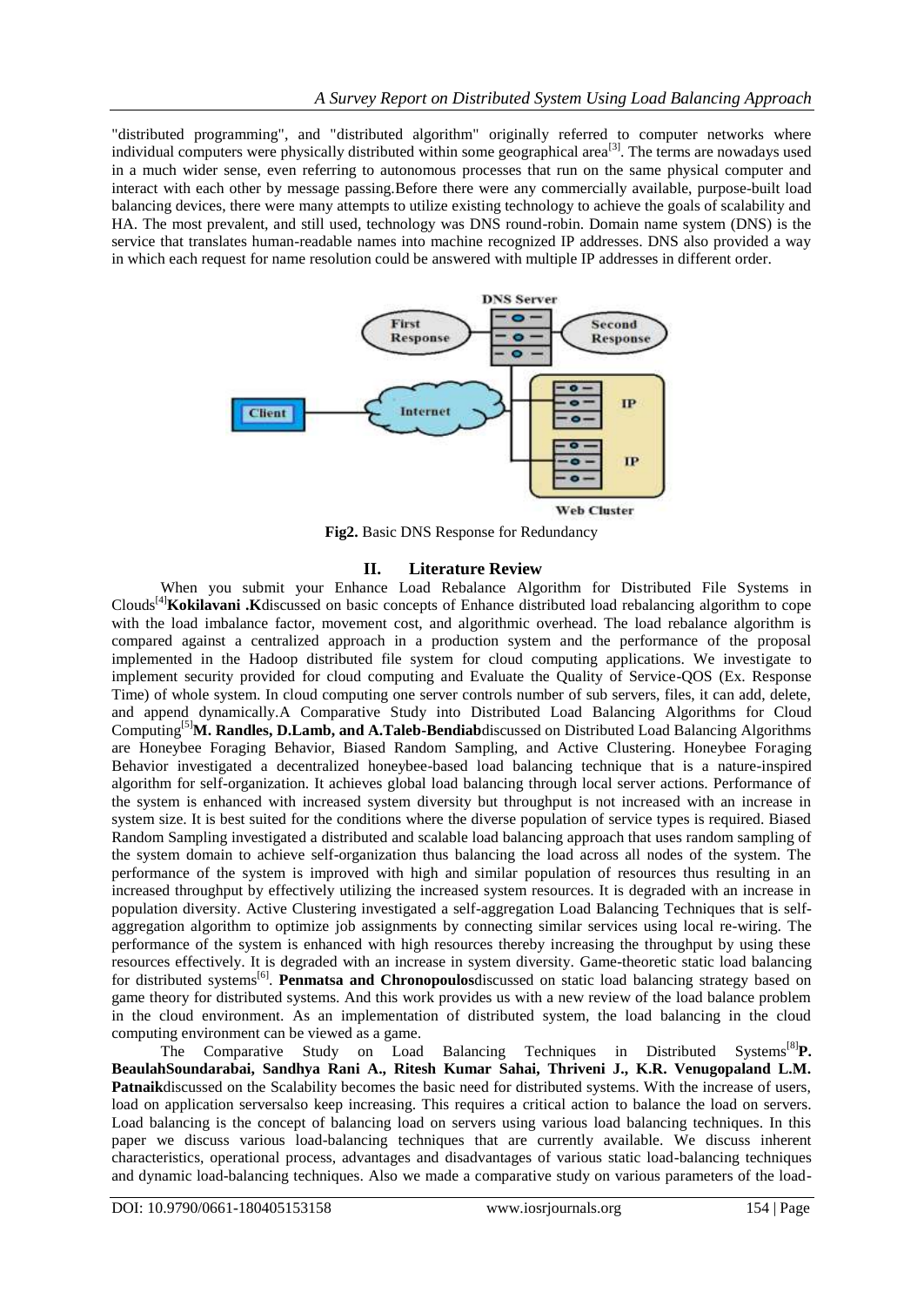balancing techniques.A server program that is installed on a targeted system has limited resources. These resources include system memory, hard disk space, and processor speed. Since the server capacity is limited, so it can handle only certain number of clients. With more number of clients a server will be overloaded and that may lead to slow down of the performance, hang and crash issues. So, it is crucial to balance the load on server and this can be achieved by keeping copies of servers and distribute the load among them. Load balancing is the process of making a group of servers participate in the same service and do the same work<sup>[9]</sup>. The general purpose of load balancing is to increase availability, improve throughput, reliability, maintain stability, optimize resource utilization and provide fault tolerant capability. As the number of servers grows, the risk of a failure anywhere increases and such failures must be handled carefully.

The ability to maintain unaffected service during any number of simultaneous failures is termed as high availability. And "Distributed Algorithms for QoS Load Balancing<sup>[10]</sup>" Heiner Ackermann, Simon Fischer, **Martin Hoefer, Marcel Schongens**discussed on the consider a dynamic load balancing scenario in which users allocate resources in a non-cooperative and selfish fashion. The perceived performance of a resource for a user decreases with the number of users that allocate the resource. In our dynamic, concurrent model, users may reallocate resources in a round-based fashion. As opposed to various settings analysed in the literature, we assume that users have quality of service (QoS) demands. A user has zero utility when falling short of a certain minimum performance threshold and having positive utility otherwise. Whereas various load-balancing protocols have been proposed for the setting without quality of service requirements, we consider protocols that satisfy an additional locality constraint: The behaviour of a user depends merely on the state of the resource it currently allocates. This property is particularly useful in scenarios where the state of other resources is not readily accessible. For instance, if resources represent channels in a mobile network, then accessing channel information may require time-intensive measurements<sup>[11]</sup>. We consider several variants of the model, where the quality of service demands may depend on the user, the resource, or both. For all cases we present protocols for which the dynamics converge to a state in which all users are satisfied. More importantly, the time to reach such a state scales nicely. It is only logarithmic in the number of users, which makes our protocols applicable in large-scale systems.

## **III. Load-Balancing Method**

# **1. Primary Approach for Dynamic Load Balancing:**

A distributed system consists of independent workstations which are connected usually by a local area network. Static load balancing fulfil the requirements for load balancing. As in static load balancing, number of jobs at a station is fixed<sup>[7]</sup>. Dynamic load balancing does the process while job are in execution. Jobs are allocated to host or node. Processes are migrated from heavily loaded node to light weighted node.

#### **2. Centralized Approach for Load Balancing:**

If a heavily loaded node does not find node in its cluster and due to congestion in network, node fail to search the node far away cluster. It is better that if heavily loaded node finds a temporary node in same cluster to handle the over load. So, in centralized approach one centralized node is provided in each cluster. The overload from nodes is transferred to centralized node to increase the output of each node.

#### **3. Modified Approach for Dynamic Load Balancing:**

In Centralized approach there is single node, so it processes the load at high speed by using switching but still a limitation exists. Away to remove the limitation is to split the centralized node into small nodes called supporting nodes (SNs). But still here supporting node are not allotted load initially. Many times supporting nodes is idle or they are not properly loaded as only overload is assigned to supporting nodes. This is wastage of power of supporting nodes. We can also use the free time of SN by making them busy for free time<sup>[12]</sup>.

## **4. Algorithm for Modified Approach:**

There are two types of nodes. They are Primary and supporting nodes. Primary nodes are the main nodes and supporting are used to handle overload .Primary node tries to approach supporting node and will find suitable supporting node, after finding suitable and interrupts SN for execution of its process. Conclusion for dynamics of a distributed computing system in the context of load balancing, a Modified Model has been formulated<sup>[13]</sup>. The centralized model was used for solving the purpose of load balancing initially. The aim in distributed system is to execute the process at minimum cost i.e. time is most important factor can be considered in cost calculation.

#### **5. Comparison of Some Dynamic Load Balancing Algorithms:**

Now some dynamic load balancing algorithms are studied below.

#### **i. Nearest Neighbour Algorithm**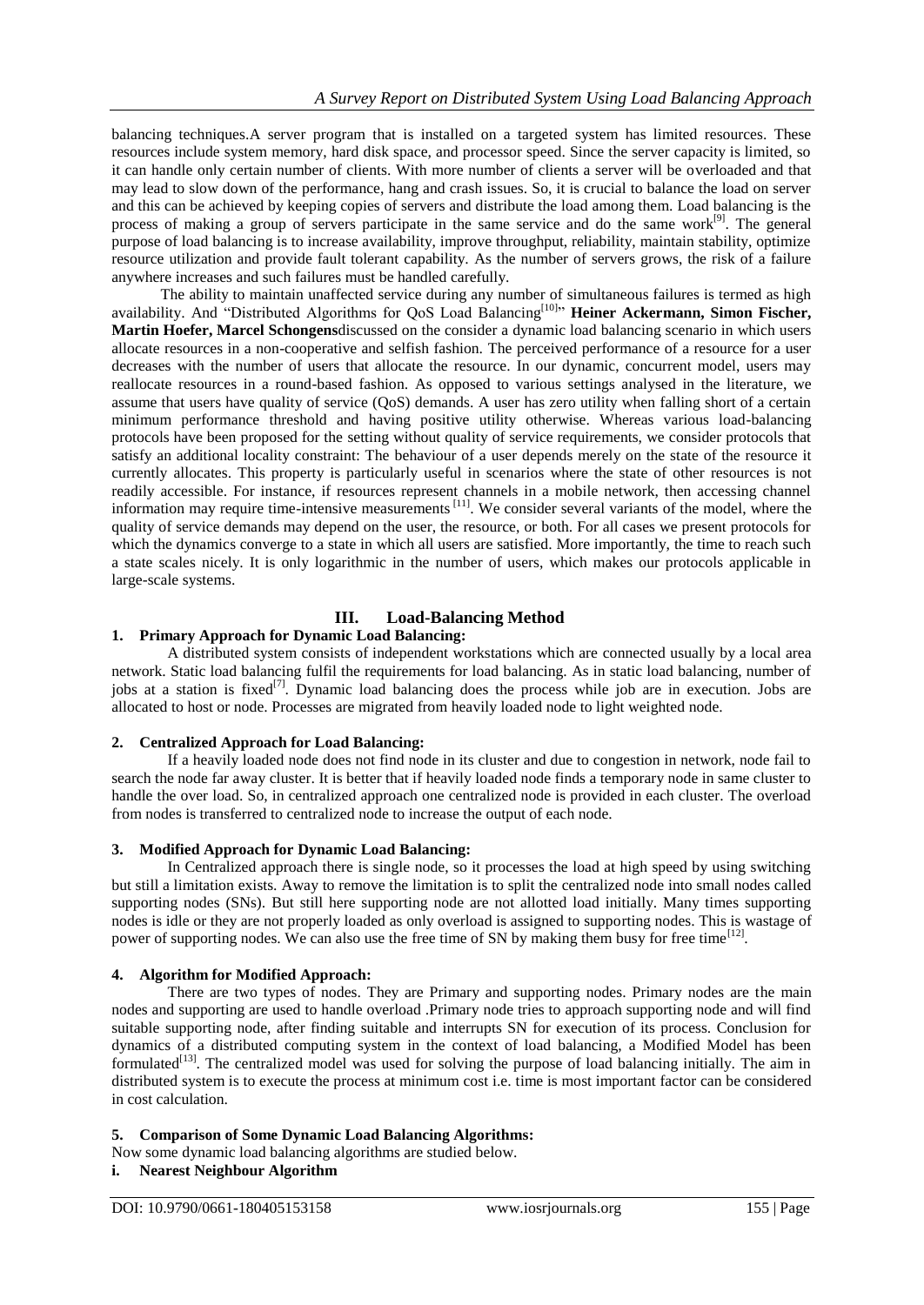With nearest neighbour algorithm each processor considers only its immediate neighbour processors to perform load balancing operations. A processor takes the balancing decision depending on the load it has and the load information to its immediate neighbours. By exchanging the load successively to the neighbouring nodes the system attains global balanced load state. The nearest neighbour algorithm is mainly divided into two categories which are diffusion method and dimension exchange method.

## **ii. Random (RAND) Algorithm**

As soon as a workload (greater than threshold) is generated in a processor, it is migrated to a randomly selected neighbour. It does not check state information of anode. This algorithm neither maintains any local load information nor sends any load information to other processor. Furthermore, it is simple to design any easy to implement. But it causes considerable communication overheads due to the random selection of lightly loaded processor to the nearest neighbours.

## **iii. Adaptive Contracting with Neighbour (ACWN)**

As soon as the workload is newly generated, it is migrated to the least loaded nearest neighbour processor. The load accepting processor keeps the load in its local heap. If the load is its heap is less than to its threshold load then no problem otherwise it sends the load to the neighbour processor which has load below the threshold load. So, ACWN in a respect that ACWN always finds the target node which is least loaded in neighbours<sup>[14]</sup>.

## **iv. CYCLIC Algorithm**

This is the outcome of RAND algorithm after slight modification. The workload is assigned to a remote system in a cyclic fashion. This algorithm remembers always the least system to which a process was sent.

## **v. Probabilistic**

Each node keeps a load vector including the load of a subset of nets. The first half of the load vector holding also the local is sent periodically to a randomly selected node. Thus information is revised in this way and the information may be spread in the network without broadcasting. However, the quality of the algorithm is not ideal, its extensibility is poor and insertion is delayed.

#### **vi. Distributed information and Distributed Decision**

Each node in OFFER broadcasts its load situation periodically and each node keeps a global load vector. Performance of this algorithm is poor.

#### **vii. The Shortest Expected Delay (SED)Strategy**

These strategy efforts to minimize the expected delay of each job completion so the destination node will be selected in such a way that delay becomes minimal. This is a greedy approach in which each job does according to its best interest and joins the queue which can minimize the expected delay of completion. The average delay of a given batch of jobs with no further successive arrival is minimized by this approach. SED does not minimize the average delay for an on-going arrival process. To find out the destination node the source node has to get state information from other nodes for location policy.

## **viii. Greedy Throughput (GT) Strategy**

This strategy is different from SED and NQ strategies. GT strategy deals with the throughput of the system that is the number of jobs completed per unit time would be maximum before the arrival of new job instead of maximizing only the throughput rate at the instant of balancing. This is why it is called Greedy Throughput (GT) policy.

| S.N.                   | Algorithms           | State Information | Performance          |
|------------------------|----------------------|-------------------|----------------------|
|                        | NNA                  | Yes               | Good                 |
| $\tilde{\mathbf{H}}_1$ | <b>RAND</b>          | No                | Excellent            |
| 茧.                     | <b>ACWN</b>          | Yes               | Good                 |
| īv.                    | <b>CYCLIC</b>        | Partial           | Slightly better than |
| $V_{+}$                | <b>PROBABILISTIC</b> | Partial           | Good                 |
| vi.                    | OFFRE                | Yes               | Poor                 |
| vii.                   | <b>SED</b>           | Yes               | Good                 |
| viii.                  | GT                   | Yes               | Good                 |

**Table 1:** Comparison of Different Dynamic Load Balancing Algorithm **IV. Problem Statement**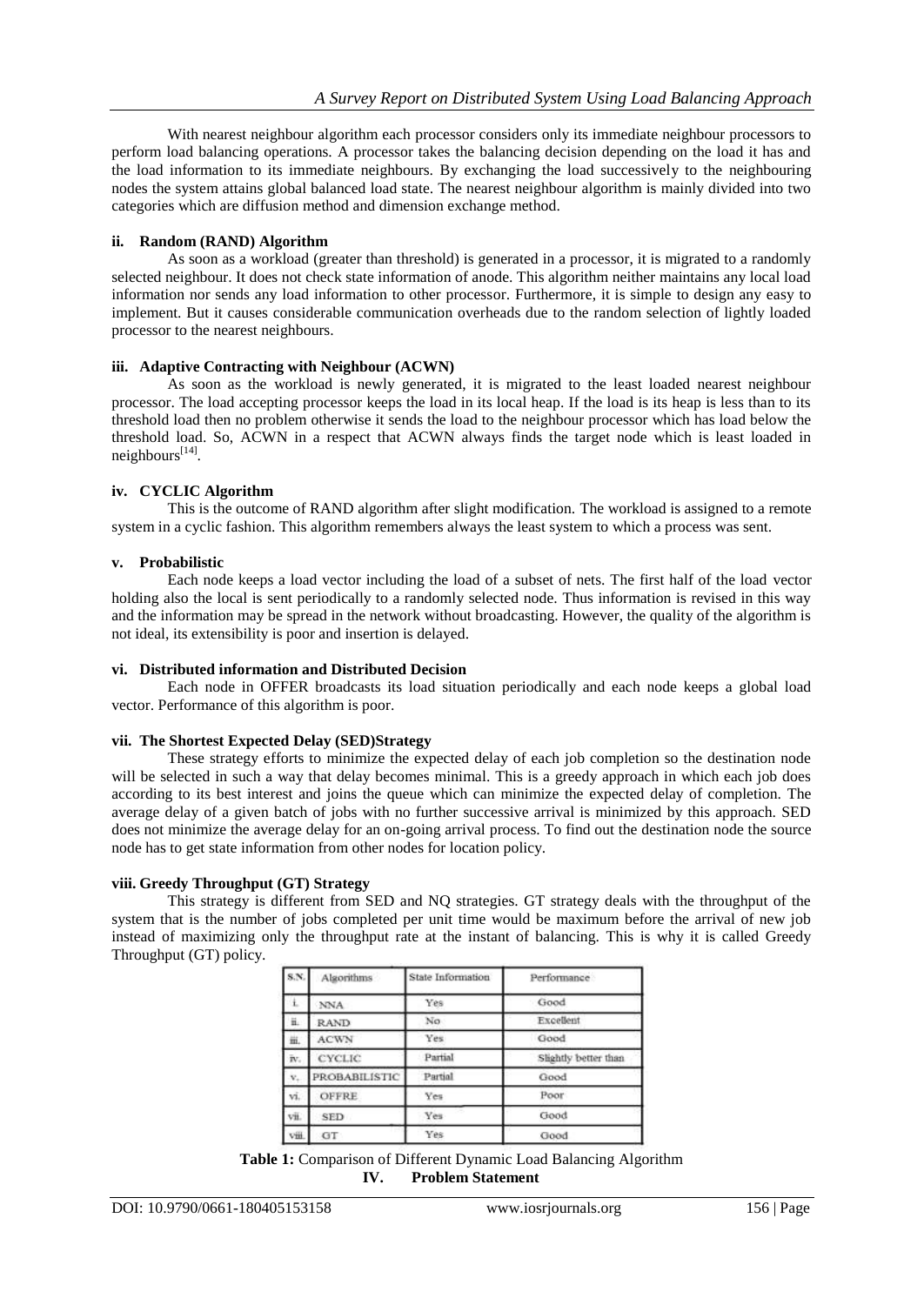The main focus that we are giving here is to improve the quality of services in distributed system so that data packets requested by the users should take shortest path to travel from one node to another node, where when one user generally requests for required data or file from their respective servers provided that server must respond taking less time to avoid any kind of delay from server's side. But on the other hand, due to increase in number of users there is major challenge that we are facing is time delay problem as in very less time the servers should respond to every user efficiently within no time or taking very less time. This is how servers can provide better quality of services to their respective nodes.

Here come various qualities of services that we are investigating the following are:

- 1. Throughput
- 2. Jitter
- 3. Dropped packets
- 4. Out of order delivery

Here we are basically investigating the time delay problem so that every user can download its respective files from the servers in very less time.

#### **V. Conclusion**

In this paper we studied the load balancing strategies lucidly in detail. Distributed system using load balancing is the most thrust area in research today as the demand of heterogeneous computing due to the wide use of internet. Due to communication delay among servers, the load balancing process may be using out dated load information from local servers to compute the balancing flows. As we have shown, this would significantly affect the performance of the load balancing algorithm. We have just reviewed this work for our understanding. We have calculated the average data rate for the servers i.e. time under which they have to accomplish their work. The comparative study not only provides an insight view of the load balancing algorithms, but also offers practical guidelines to researchers in designing efficient load balancing algorithms for distributed computing systems.

## **VI. Future Work**

A regeneration-theory approach is undertaken to analytically characterize the average overall completion time in a distributed system. The approach considers the heterogeneity in the processing rates if the nodes as well as the randomness in the delays imposed by the communication medium. The optimal one-shot load balancing policy is developed and subsequently extended to develop an autonomous and distributed loadbalancing policy that can dynamically reallocate incoming external loads at each node. This adaptive and dynamic load-balancing is implemented and evaluated in a two-node distributed system. The performance of the proposed dynamic load-balancing policy is compared to that of static policies as well as existing dynamic loadbalancing policies by considering the average completion time per task and the system processing rate in the presence of random arrivals of the external loads.So Here by we conclude that with the increase in number of users there is problem of time delay that arises,, we are investigating this time delay problem and improving it using the method called LOAD BALANCING method and algorithm.

#### **References**

- [1]. Md. Firoj Ali and RafiqulZaman Khan. "The Study On Load Balancing Strategies In Distributed Computing System". International SJournalOf Computer Science & Engineering Survey (IJCSES) Vol.3, No.2, April 2012
- [2]. Ahmad I., Ghafoor A. and Mehrotra K. "Performance Prediction of Distributed Load Balancing On Multicomputer Systems". ACM, 830-839, 1991.
- [3]. Antonis K., Garofalakis J., Mourtos I. and spirakis P. "A Hierarchical Adaptive Distributed Algorithm for Load Balancing". Journal of Parallel and Distributed Computing, Elsevier Inc. 2003.
- [4]. Kokilavani .K . "Enhance Load Rebalance Algorithm for Distributed File Systems in Clouds". International Journal of Engineering and Innovative Technology (IJEIT). Volume 3, Issue 6, December 2013.
- [5]. M. Randles, D. Lamb, and A. Taleb-Bendiab, "A Comparative Study into Distributed Load Balancing Algorithms for Cloud Computing", Proceedings of 24th IEEE International Conference on Advanced Information Networking and Applications Workshops, Perth, Australia, April 2010.
- [6]. S.Penmatsa and T.Chronopoulos, Game-theoretic static load balancing for distributed systems, Journal of Parallel and Distributed Computing, vol.71, no.4, pp.537-555, Apr. 2011.
- [7]. E. Altman, T. Basar, T. Jimenez, and N. Shimkin.Routing in two parallel links: Game- theoretic distributed algorithms. J. Parallel and distributed computing, 61(9):1367-1381, September 2001.
- [8]. P. BeaulahSoundarabai, Sandhya Rani A., Ritesh Kumar Sahai, Thriveni J., K.R. Venugopaland L.M. Patnaik, "Comparative Study on Load Balancing Techniques in Distributed Systems",International Journal of Information Technology and Knowledge Management, pages 63(7), 2009.
- [9]. Heiner Ackermann, Simon Fischer, and Martin Hoefer. Distributed algorithms for QoS load balancing. In Proc. 21st Symp. Parallelism in Algorithms and Architectures (SPAA), pages 197{203, 2009.
- [10]. Heiner Ackermann, Simon Fischer, Martin Hoefer, Marcel Schongens, Distributed Algorithms for QoS Load Balancing.In Proc. 19th Symp. Discrete Algorithms (SODA), pages 314{322, 2008.